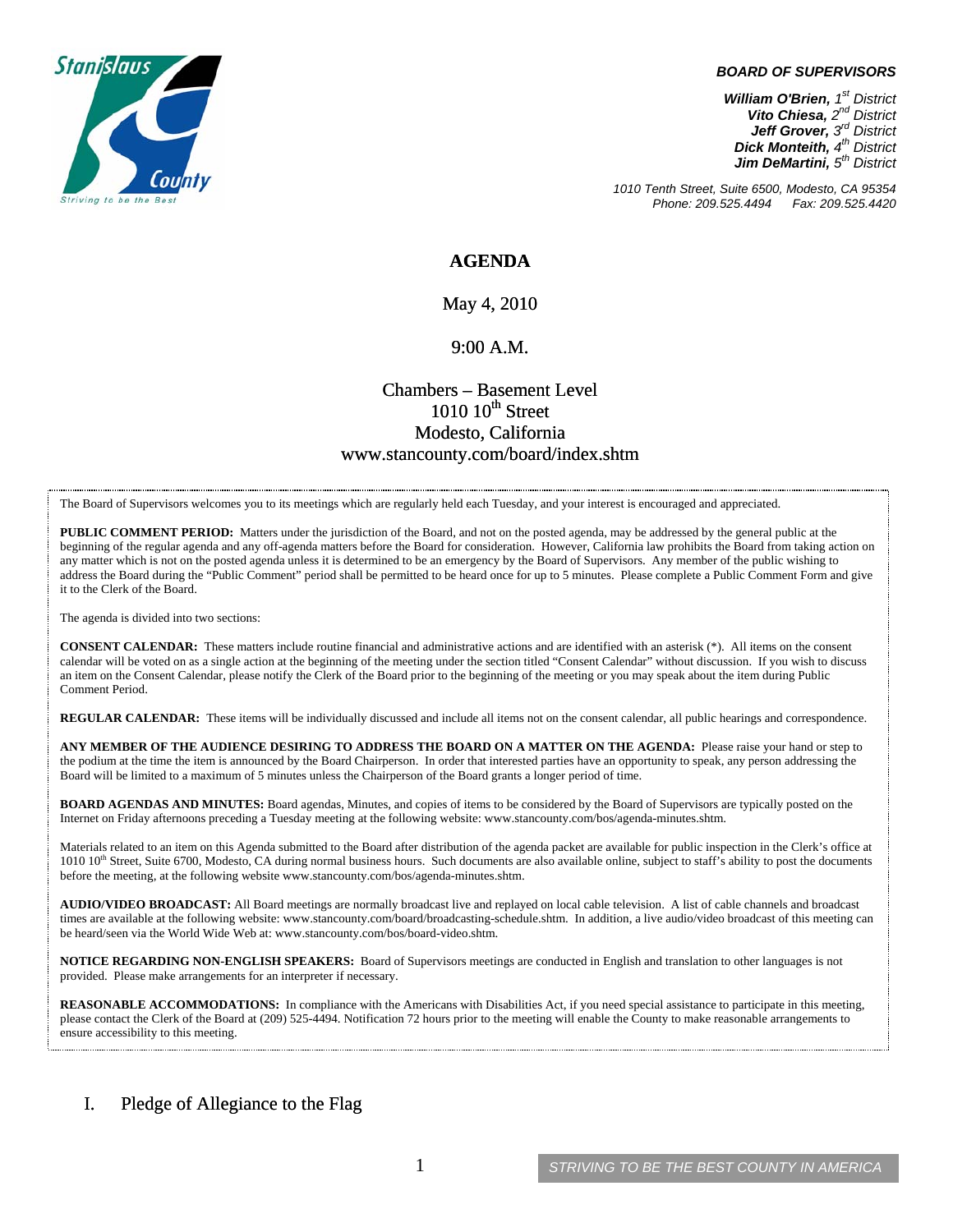II. Presentation: A. Adopt a Pet – Department of Animal Services (View Item)

B. May as Asthma Awareness Month (View Item)

- III. Public Comment Period
- IV. Consent Calendar
- V. Agenda Items
	- A. Miscellaneous
	- \* 1. Approval of the Minutes for April 27, 2010 ([View Item\)](http://www.stancounty.com/bos/minutes/2010/min04-27-10.pdf)
	- \* 2. Acceptance of the Resignation of:
		- a. Patricia Segoviano De Pier from the Economic Development Action Committee ([View Item\)](http://www.stancounty.com/bos/agenda/2010/20100504/A02a.pdf)
		- b. Leonard Harrington, Robert Santos and Julio Arroyo from the Stanislaus Economic Development and Workforce Alliance Board ([View Item\)](http://www.stancounty.com/bos/agenda/2010/20100504/A02b.pdf)
	- \* 3. Approval of Commendations for:
		- a. Stanislaus County Outstanding Senior Citizens of the Year ([View Item\)](http://www.stancounty.com/bos/agenda/2010/20100504/A03a.pdf)
		- b. Kenni Friedman Upon Receiving the Liberty Bell Award from the Stanislaus County Bar Association ([View Item\)](http://www.stancounty.com/bos/agenda/2010/20100504/A03b.pdf)
	- \* 4. Acceptance of the Resignation of Michael Franck and the Approval of the Appointment of Gerry Garcia to the Stanislaus County Local Task Force on Solid Waste Management ([View Item\)](http://www.stancounty.com/bos/agenda/2010/20100504/A04.pdf)
	- B. Chief Executive Office
	- \* 1. Approval to Enter Into and Sign Routine Agreements and Contracts with Various Federal and State Agencies for Fiscal Year 2010-2011 – Agricultural Commissioner ([View Item\)](http://www.stancounty.com/bos/agenda/2010/20100504/B01.pdf)
	- \* 2. Approval of Modification to the Stanislaus County Workforce Investment Act (WIA) Strategic Five-Year Local Plan for the Delivery of Employment and Training Services – Alliance Worknet ([View Item\)](http://www.stancounty.com/bos/agenda/2010/20100504/B02.pdf)
	- \* 3. Approval for the Denver Museum of Nature and Science, Department of Zoology, to Survey, Inventory, and Collect Camel Spiders at Frank Raines Regional Park Beginning May 5, 2010, and Ending June 20, 2010 – Parks and Recreation ([View Item\)](http://www.stancounty.com/bos/agenda/2010/20100504/B03.pdf)
	- \* 4. Approval to Amend the Agreement with Stearns, Conrad, and Schmidt, Consulting Engineers, Inc., for Environmental Monitoring, Testing, and Reporting Services, at the Fink Road and Geer Road Landfills, and for Operations, Maintenance, and Monitoring Services at the Geer Road Landfill – Environmental Resources ([View Item\)](http://www.stancounty.com/bos/agenda/2010/20100504/B04.pdf)
	- \* 5. Approval of Requests from the:
		- a. Church of Jesus Christ Latter Day Saints, Oakdale Branch, to Have Exclusive Use of a Portion of Muir Point Campgrounds within Woodward Reservoir from May 14, 2010, to May 15, 2010, for their Overnight Camping Event – Parks and Recreation ([View Item\)](http://www.stancounty.com/bos/agenda/2010/20100504/B05a.pdf)
		- b. Hobie Class Association of North America, Division 3, to Have Exclusive Use of Woodward Reservoir, Fisher Point, Beginning May 13, 2010, and Ending on May 17, 2010, for their  $19<sup>th</sup>$  Annual Regatta – Parks and Recreation ([View Item\)](http://www.stancounty.com/bos/agenda/2010/20100504/B05b.pdf)
		- c. 4-H Youth Development Program of Stanislaus County to Have Exclusive Use of the Kiwanis Camp Beginning May 14, 2010, and Ending May 16, 2010, for their 4-H Primary Camp – Parks and Recreation ([View Item\)](http://www.stancounty.com/bos/agenda/2010/20100504/B05c.pdf)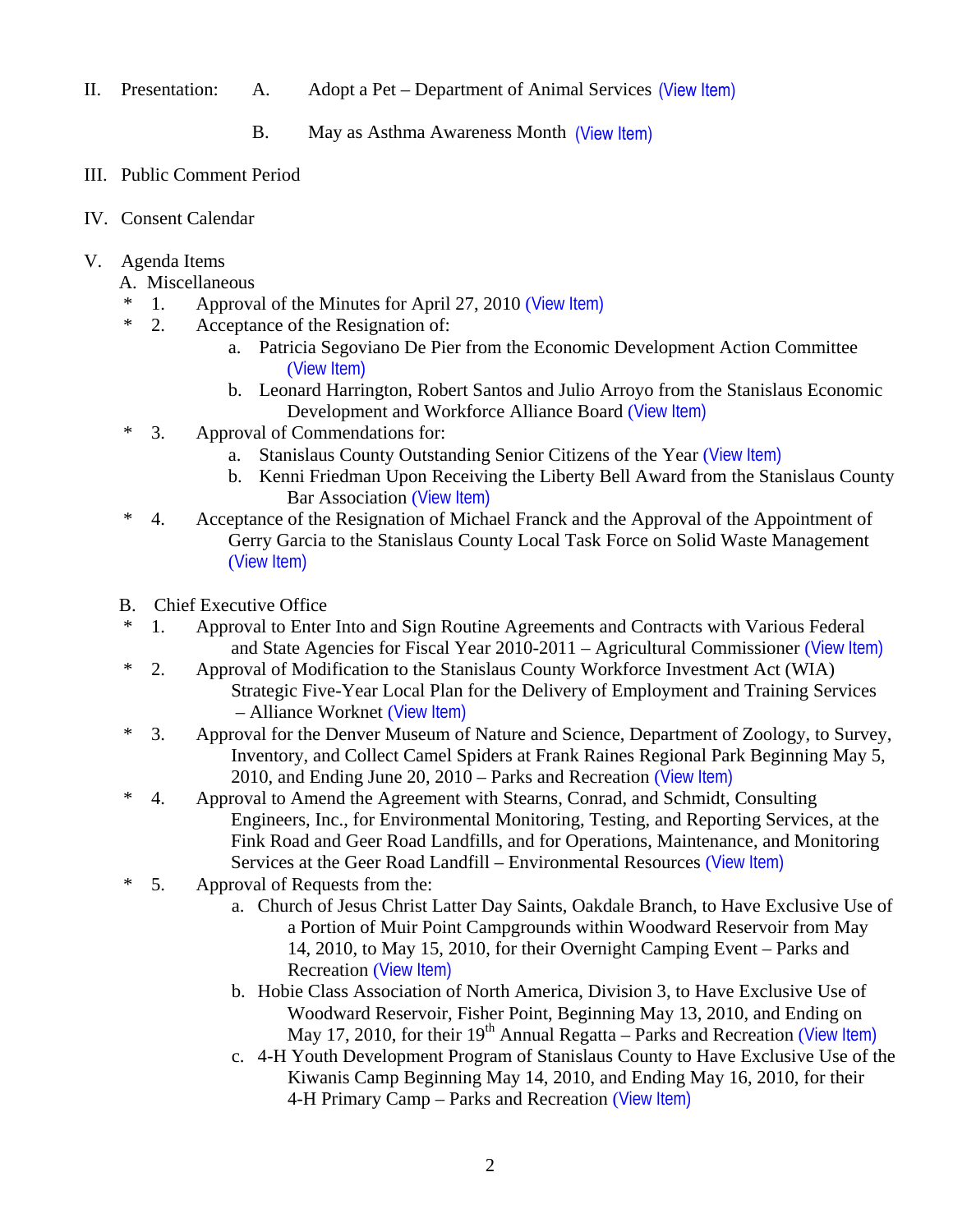- d. City of Modesto to Have Exclusive Use of the Courthouse Lawn on May 15, 2010, for their Fifteenth Annual Family Cycling Event Festival – Parks and Recreation ([View Item\)](http://www.stancounty.com/bos/agenda/2010/20100504/B05d.pdf)
- \* 6. Approval of a Memorandum of Understanding (MOU) with the Cities of Modesto, Ceres and Turlock and the Del Puerto Water District for the North Valley Regional Recycled Water Project Collaborative Partnership – Chief Executive Office ([View Item\)](http://www.stancounty.com/bos/agenda/2010/20100504/B06.pdf)
- \* 7. Approval to Hold the Fifteenth Annual Fireworks Celebration on Sunday, July 4, 2010, at Woodward Reservoir Regional Park – Parks and Recreation ([View Item\)](http://www.stancounty.com/bos/agenda/2010/20100504/B07.pdf)
	- 8. Consideration and Approval of the Third Quarter Financial Report for Fiscal Year 2009- 2010, Transfers from Appropriations for Contingencies, Adjustments to the Budget, Staffing Changes, and Set a Public Hearing on June 8, 2010, at 9:05 a.m., for the Consideration and Adoption of the Fiscal Year 2010-2011 Proposed Budget – Chief Executive Office ([View Item\)](http://www.stancounty.com/bos/agenda/2010/20100504/B08.pdf)
	- 9. Approval of Revised Assessor's Operating Hours, Reduction-In-Force of Four Filled Positions, the Deletion of One Vacant Position and the Reclassification of One Position in the Assessor's Department Effective July 17, 2010 – Assessor ([View Item\)](http://www.stancounty.com/bos/agenda/2010/20100504/B09.pdf)
	- 10. Approval of the Reduction-In-Force of Five Filled Full-Time Positions in the Public Defender's Department Effective July 17, 2010 – Public Defender ([View Item\)](http://www.stancounty.com/bos/agenda/2010/20100504/B10.pdf)
- C. Department of Public Works
- 1. Approval to Award the Construction Contract for the ARRA 2009 Cape Seal Project, Federal Project No. ESPL-5938 (164) to Bond Blacktop, Inc., Union City, California ([View Item\)](http://www.stancounty.com/bos/agenda/2010/20100504/C01.pdf)
- \* 2. Approval to Award the Construction Contract for the RSTP 2009 Cape Seal Project, Federal Project No. STPL-5938 (168) to Intermountain Slurry Seal, Inc., Watsonville, California ([View Item\)](http://www.stancounty.com/bos/agenda/2010/20100504/C02.pdf)
- \* 3. Approval to Award the Construction Contract for the ARRA Hughson Sphere Of Influence Cape Seal Project, Federal Project No. ESPL-5938 (170) to Bond Blacktop, Inc. of Union City, California ([View Item\)](http://www.stancounty.com/bos/agenda/2010/20100504/C03.pdf)
- \* 4. Approval to Award an Agreement for Construction Management Services to Nolte Associates, Inc., for the Carpenter Road at Beverly Drive and Carpenter Road at Robertson Road Traffic Signal Project, Federal Project ESPL-5938 (166) ([View Item\)](http://www.stancounty.com/bos/agenda/2010/20100504/C04.pdf)
- \* 5. Approval of the Installation of an All-Way Stop Traffic Control at the Intersection of Bangs Avenue at North Star Way in the North Modesto Area ([View Item\)](http://www.stancounty.com/bos/agenda/2010/20100504/C05.pdf)
- D. Department of Planning and Community Development
- \* 1. Approval to Set a Public Hearing for May 25, 2010 at 9:05 A.M. to Consider Approval of Lot Line Adjustment Application No. 2009-13 and Williamson Act Cancellation No. 2009-02, Lindskoog ([View Item\)](http://www.stancounty.com/bos/agenda/2010/20100504/D01.pdf)
- E. County Counsel
- VI. Scheduled Matters
	- 9:05 a.m. Public Hearing to Consider the Formation of County Service Area 28-Grayson and Conduct a Ballot Procedure in Compliance with Proposition 218, and Consent to the Waiver of Conducting Authority Proceedings for Formation Of County Service Area 28- Grayson – Public Works ([View Item\)](http://www.stancounty.com/bos/agenda/2010/20100504/PH905.pdf)